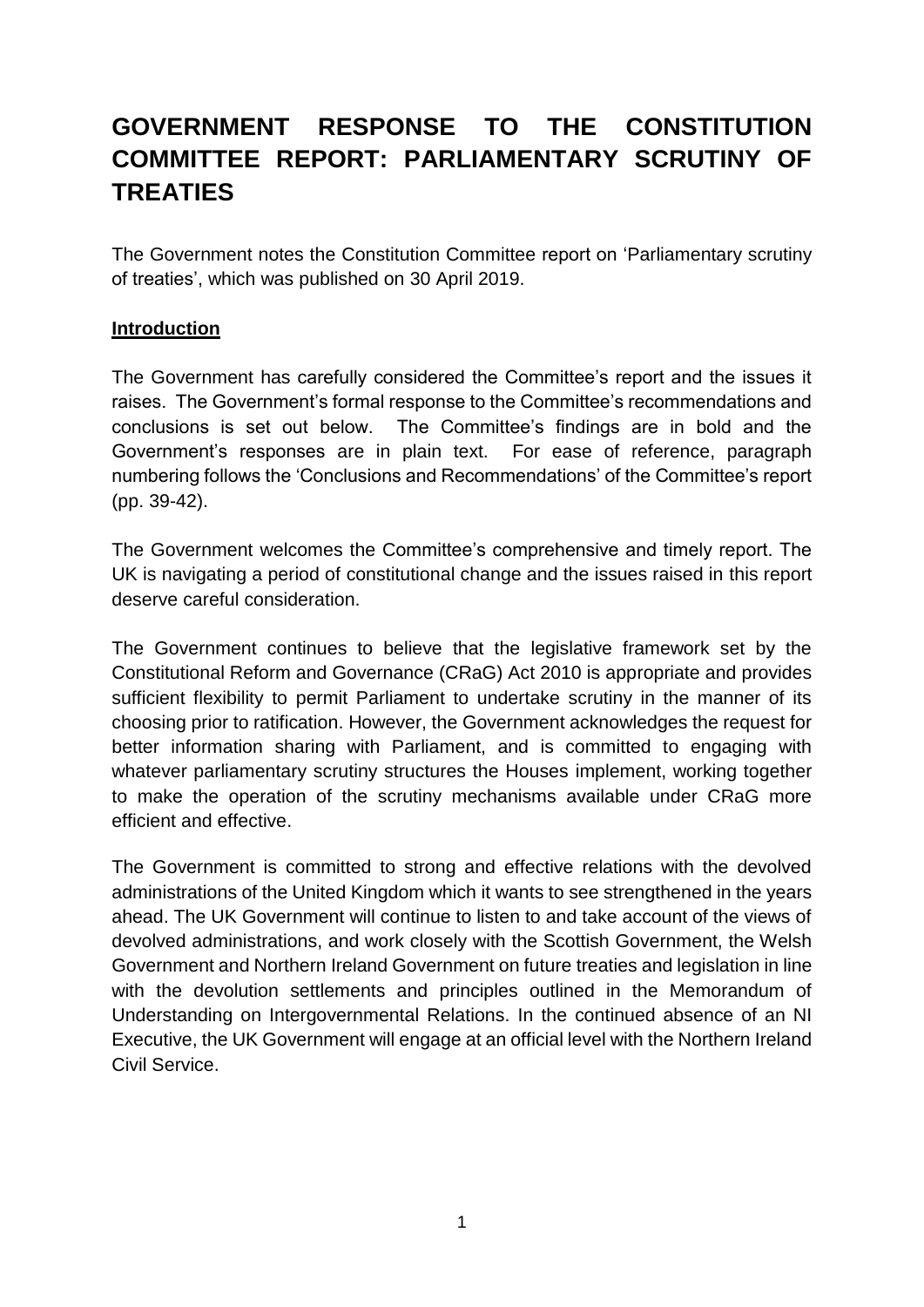- **1. We recognise that treaty making—specifically the negotiation and signature of treaties—is a function of the Government, exercised through the Royal Prerogative. (Paragraph 14)**
- **2. The current mechanisms available to Parliament to scrutinise treaties through CRAG are limited and flawed. Reform is required to enable Parliament to conduct effective scrutiny of the Government's treaty actions, irrespective of the consequences of Brexit. (Paragraph 33)**

The Government is clear that exiting the EU will allow the UK to engage in bilateral and multilateral international treaty negotiations in ways it has been unable to for the past 46 years. The UK's exit from the EU does not change the constitutional principles by which we operate (including the Executive's responsibility for negotiating treaties under the Royal Prerogative) or the Government's commitment to the principle of effective parliamentary scrutiny.

The Constitutional Reform and Governance (CRaG) Act 2010 is the domestic statutory framework providing for scrutiny of international agreements subject to ratification. The Government strongly believes that CRaG remains a viable legal framework for scrutiny. However, the Government agrees that improvements can be made to the operation of the scrutiny mechanisms and processes within that framework, and that information provision between the Executive and Parliament can also be improved. This is considered in more detail in response to recommendations 8-14.

- **3. The powers that the European Parliament has developed over recent years suggest that effective scrutiny of international agreements can occur where there is sufficient political interest, information provision and powers. (Paragraph 46)**
- **4. While we do not recommend directly replicating the European Parliament's treaty scrutiny mechanisms at Westminster, lessons may be learned from it, particularly in relation to information provision. (Paragraph 47)**
- **5. The UK's departure from the European Union will result in the Government negotiating and signing more treaties than has been common in recent years. These will include complex trade treaties, which have hitherto been negotiated at EU-level and scrutinised by the European Parliament. Parliament's scrutiny of treaties will need to adapt to these changes, as the provisions of the Constitutional Reform and Governance Act 2010 were enacted in a time where leaving the EU had not been seriously contemplated, and thus not designed to support detailed scrutiny of the volume and breadth of treaties that will be required in future. (Paragraph 54)**

The Government agrees with the Committee's report that the current arrangements for European Parliament involvement in EU treaties with third countries should not be the model for treaties that the UK may enter into in its own capacity in future.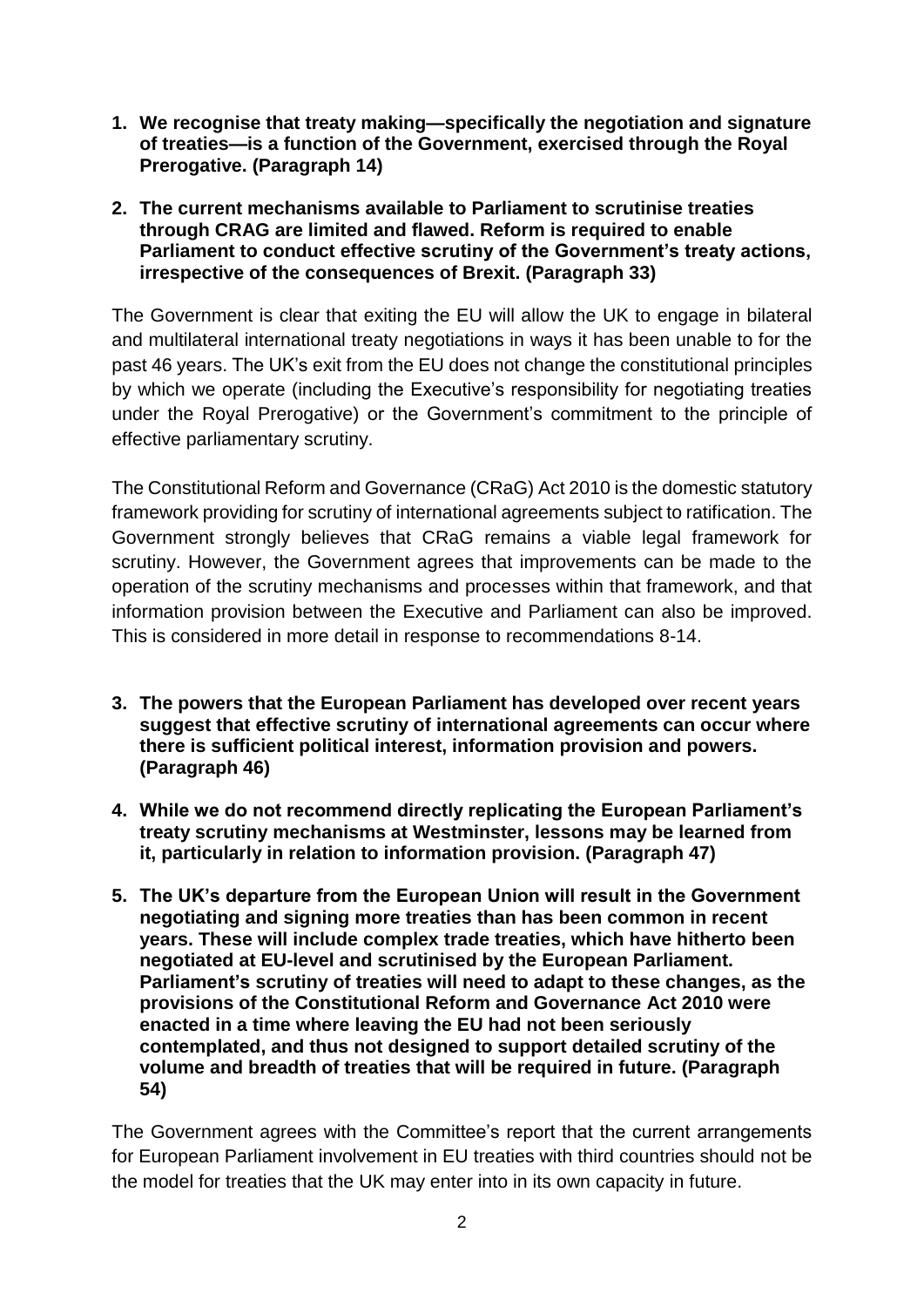In regards to the volumes of future treaty work, in the short term the UK's exit from the EU has generated an increase in the number of new agreements with third countries as the Government seeks to replicate a large number of existing agreements that the UK has been part of as a Member State. As agreements which have already been substantially scrutinised in their original EU form, it is entirely appropriate that these should be subject to a different level of scrutiny from future free trade agreements.

The long-term impact of exit on treaty volume remains to be seen. The process of negotiating new trade agreements that best meet the needs and ambitions of the UK will inevitably be more complex and take longer than simply replicating existing EU agreements, but that does not mean the total volume of treaties will necessarily increase. There will be other areas where the Government may take a different approach. For example, the EU has signed numerous political cooperation agreements with third countries where the UK might choose to effect political cooperation in other forms.

The breadth of treaty making has not changed substantially since the establishment of the Ponsonby rule or the implementation of CRaG. Treaties (in particular multilateral treaties) negotiated directly by the UK have for a long time in recent history addressed broad matters of significant public and political interest. The European Convention on Human Rights (1950), the International Covenant on Civil and Political Rights (1966), the United Nations Convention Against Torture (1984), the United Nations Framework Convention on Climate Change (1992), and the Energy Charter Treaty (1994), are all good examples.

The Government recognises that the UK's exit from the EU, and the resumption of independent trade negotiations, has increased the appetite in Parliament for improved provision of information on treaties within that important sector. The Government position on this is covered in responses to recommendations 8-11 below.

- **6. We believe a dedicated treaty committee is required to provide effective parliamentary scrutiny of treaties. Such a committee would create a natural home and possible clearing house within Parliament for all treaty-related activity, building expertise amongst members and staff and providing better scrutiny of the Government's actions. (Paragraph 62)**
- **7. There is a choice to be made between establishing a treaty committee in either or both Houses, or establishing a joint committee. We recognise that there are advantages and disadvantages to any model and ultimately that it will be for the Liaison Committees in both Houses to consider whether a joint committee would be desirable. If a joint committee is not the preferred option, it would be appropriate for the House of Lords to appoint its own treaty scrutiny committee. (Paragraph 67)**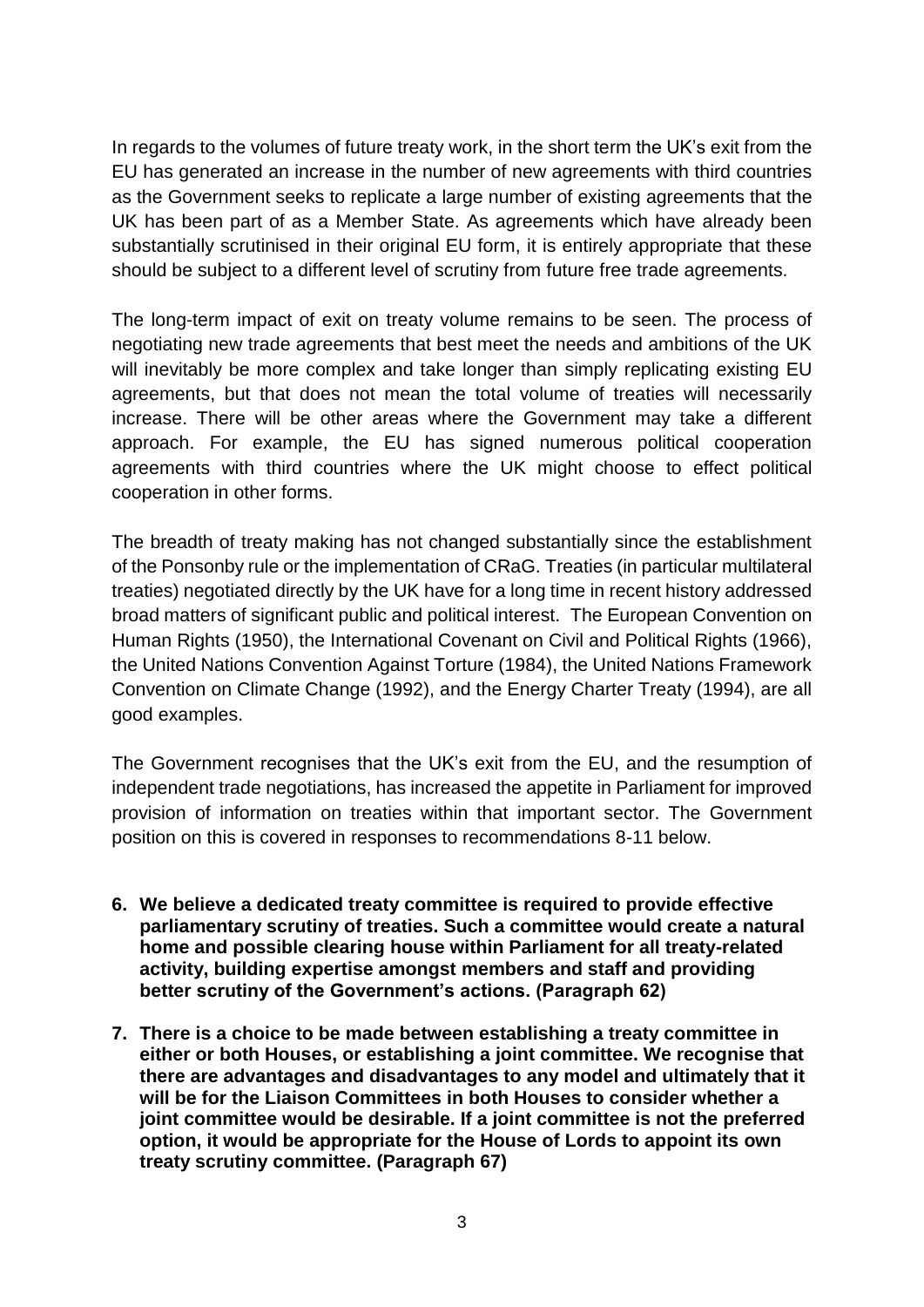- **17.We suggest that any treaty committee seeks to draw on the expertise of other committees and members to assist its scrutiny through whatever process it considers appropriate. (Paragraph 109)**
- **18.We recommend that the proposed treaty committee undertake a sifting function to identify which treaties are of greatest significance and to draw those to the attention of Parliament. (Paragraph 110)**
- **19.We recommend that the Government keeps the proposed treaty committee informed in broad terms about the treaties that are under negotiation, in order that the committee can anticipate which treaties will need to be sifted for greater scrutiny and prepare accordingly. (Paragraph 111)**

The establishment of, or amendment to, structures within Parliament to scrutinise new international agreements is a matter for Parliament itself. The Government observes that treaties are one tool by which a government may advance foreign or domestic policy and that treaties (or relevant parts of treaties) tend to be scrutinised by subject specific committees who have the expertise and relevant context in which to assess the potential impact of treaty provisions.

The Government remains committed to the principle of parliamentary scrutiny, and commits to engage with any committee tasked with scrutinising treaties in a constructive way. The Government recognises and appreciates the experience and expertise that exist across the Select Committees in both Houses.

For future trade agreements, as already highlighted, the UK's departure from the EU does not change the fundamental constitutional principles that underpin the negotiation of international treaties. Parliament should have the opportunity to scrutinise treaties that are subject to ratification and the Government remains committed to that principle. Consequently, the Government published its proposals in a Command Paper "Process for making free trade agreements after the United Kingdom has left the European Union", published in February 2019 [\(https://www.gov.uk/government/publications/processes-for-making-free-trade](https://www.gov.uk/government/publications/processes-for-making-free-trade-agreements-once-the-uk-has-left-the-eu)[agreements-once-the-uk-has-left-the-eu\)](https://www.gov.uk/government/publications/processes-for-making-free-trade-agreements-once-the-uk-has-left-the-eu)

Since January, the Lords European Union Committee has held responsibility for scrutiny of transitioned international agreements (agreements replicating the effect of existing EU agreements that will cease to apply to the UK on exit from the EU). The Government has welcomed the regular, positive engagement between officials and the clerks of that Committee as agreements have progressed through the CRaG process. This engagement allowed the Government to address questions on the policy and technical approach to transitioning agreements, and helped the Government adapt and improve some processes based on Committee feedback. The Government recognises the benefit to all parties of that informal information sharing arrangement.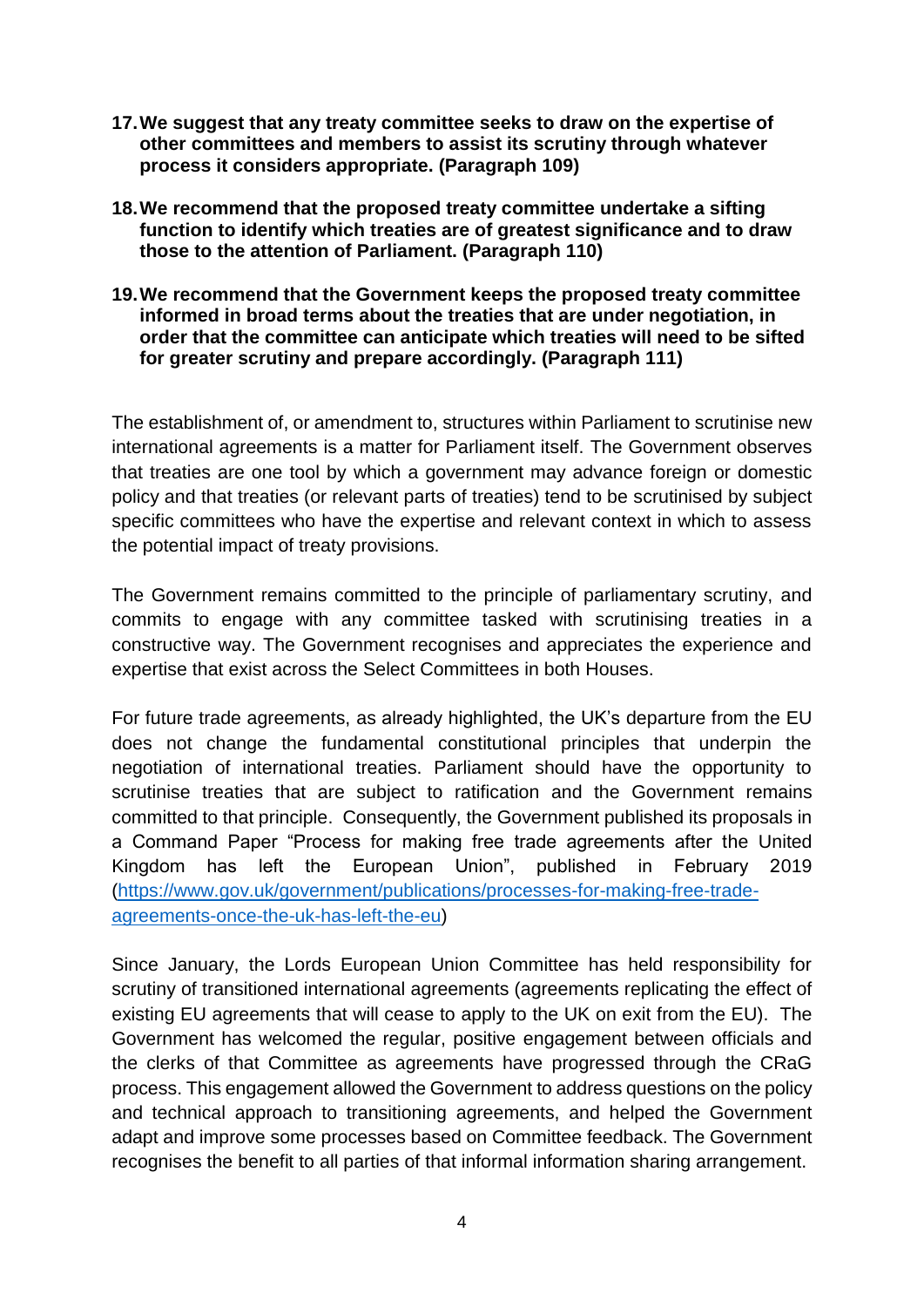- **8. We do not believe that Parliament should be required to endorse the Government's mandate prior to commencing treaty negotiations. This would impinge inappropriately on the Government's prerogative power and limit the Government's flexibility in the negotiations. However, for significant or controversial treaties, the Government will want to ensure that it has the support of Parliament at the outset of negotiations in order to secure ratification to the final text of the agreement. While this may not be a formal resolution to approve a mandate or the commencement of negotiations, the Government should consider the merits of a debate or other forms of engagement at an early stage, so that Parliament is involved in the process. (Paragraph 76)**
- **9. We recommend that the Government should inform any treaty committee when treaty negotiations begin and provide background information about the parties to the negotiations and the broad subject areas that are expected to be discussed. This will improve the information available to Parliament and allow a treaty committee to plan its scrutiny work effectively. There may be circumstances where a treaty was not the outcome initially envisaged by the Government; in such cases, the Government should alert the committee as soon as formal negotiations begin. In many cases, especially in relation to trade negotiations, such information will be in the public domain and it will not compromise the Government's position to keep Parliament informed. We therefore welcome the Government's commitment to provide more information to Parliament at the beginning of the process for making free trade agreements and suggest this approach be considered for all treaties. (Paragraph 80)**
- **10. We recognise that there are rare instances where the fact that negotiations are taking place is sensitive and information could not reasonably be provided to a treaty committee. On these occasions, nothing that compromises the Government's ability to negotiate freely should be disclosed. We recommend that in such circumstances the Government informs any treaty committee at the earliest appropriate opportunity and explains why confidentiality was needed earlier in the process. (Paragraph 81)**
- **11.We believe that if Parliament is kept appropriately informed about the existence of ongoing treaty negotiations (subject to the qualification about exceptional circumstances in paragraph 81), existing parliamentary mechanisms, supplemented by the work of the proposed treaty committee, should be sufficient to provide effective scrutiny. (Paragraph 83)**

The Government welcomes the Committee's recognition of the fundamental right of the Executive to negotiate for the UK on the international plane, exercising its powers under the Royal Prerogative. This rule is not only the result of centuries of constitutional practice but also serves an important function: it enables the UK to speak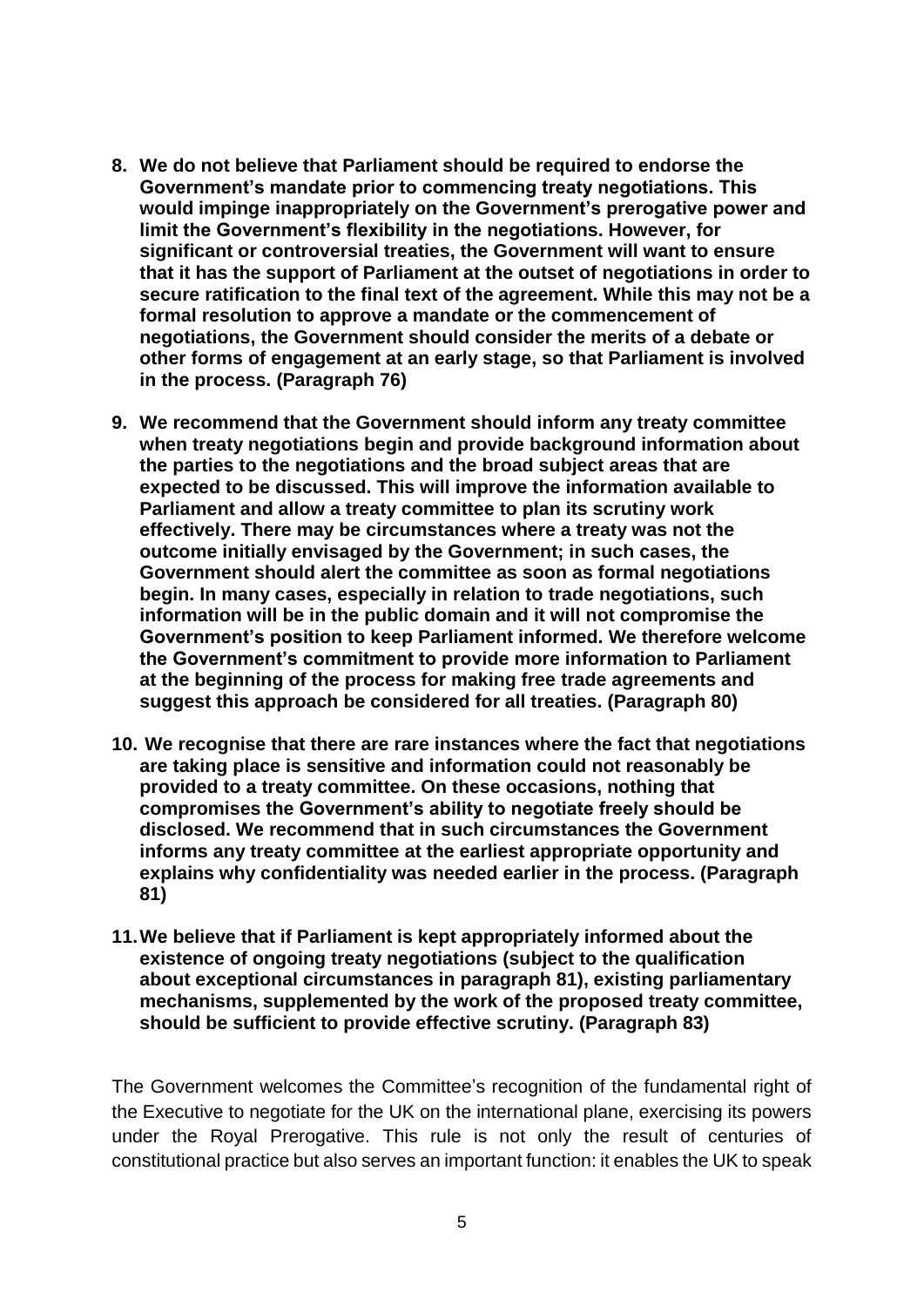clearly, with a single voice, as a unitary actor under international law. It ensures that partners understand the United Kingdom's views and are able to have faith that the position as presented formally in negotiations is the position of the United Kingdom. Should Parliament have concerns regarding the conduct of negotiations, it already has the ability to question the Government through its existing powers. The Government agrees with the Committee that negotiating mandates for treaties should not ordinarily be subject to a requirement for parliamentary approval or be set out in statute.

Ministers considering the commencement of negotiation of a treaty will have a strong sense of what issues are significant or controversial to Parliament. The Government can assess what parliamentary engagement at that point would best secure support for the treaty. This does not necessarily require a specific debate or more formal engagement at the start of negotiations for the vast majority of treaties - though divergence from that norm can be considered, dependent on the context. For example, the unique circumstances posed by the UK's exit from the EU would be highly likely to necessitate a divergence from the norm; the Government would not expect Parliament's role in the negotiations on the future relationship with the EU to be constrained by a set of default arrangements for treaties of less fundamental significance.

Whilst the Government must retain ultimate discretion over the amount and detail of any information shared with Parliament, it recognises that alerting the relevant committee of the commencement of negotiation of a new treaty would enhance transparency and assist that committee in its role.

For third country trade agreements, given their highly technical nature, the intense public interest and their length and scope, the Government made the following commitments in the February 2019 Command Paper:

- At the start of negotiations, the Government will publish its Outline Approach which will include negotiating objectives and be accompanied by a scoping assessment. Parliament will have a role in scrutinising these documents.
- The Government proposes that it should draw on the expertise of Parliament throughout negotiations via a close relationship with a specific parliamentary committee(s).
- The committee(s) could have access to sensitive information that is not suitable for wider publication and could receive private briefings on an understanding of confidentiality.
- As with all parliamentary committees, the committee(s) would have the power to produce a detailed report on the agreement that had been reached.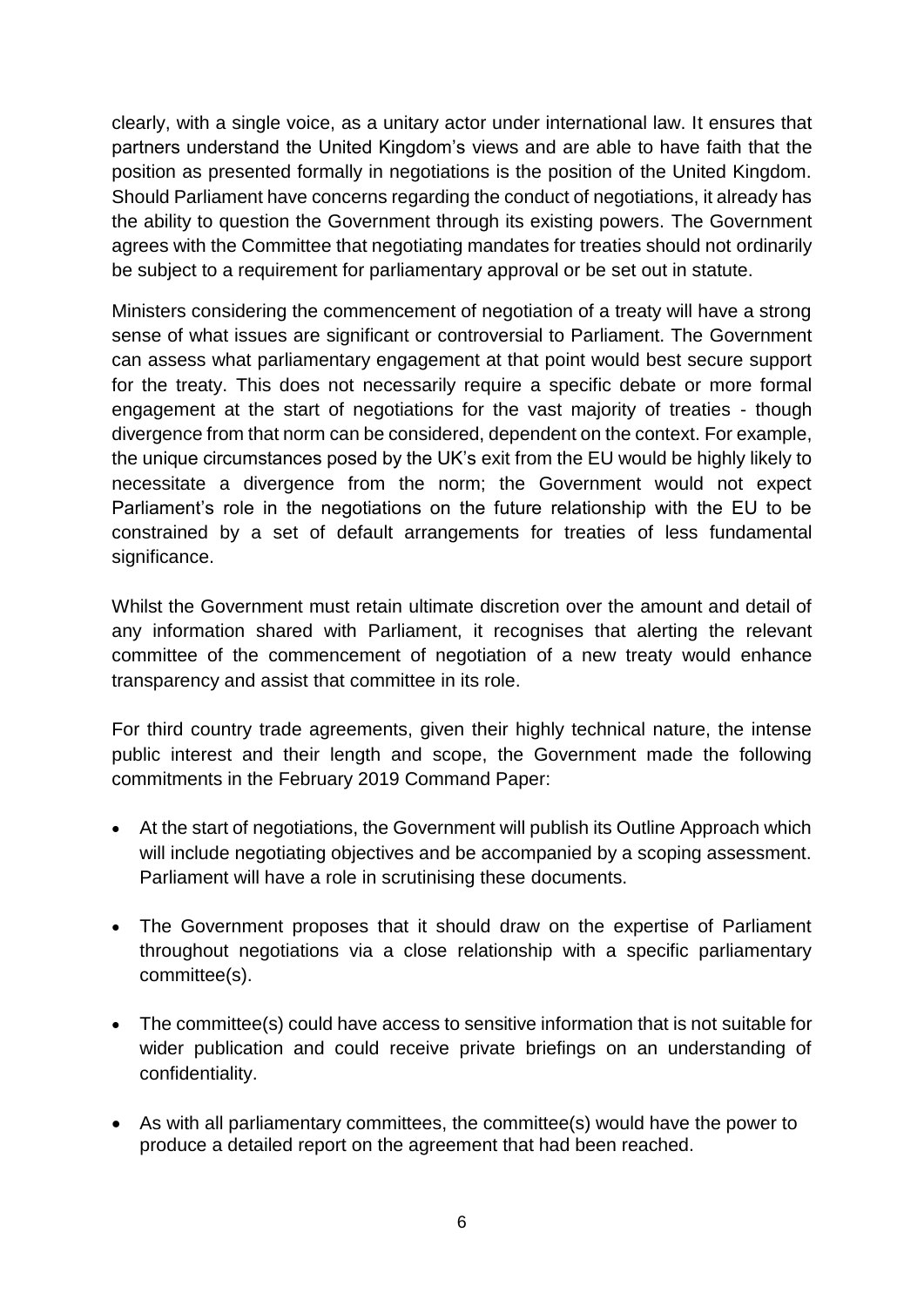• Where the committee(s) indicated that the agreement should be subject to a debate prior to the commencement of parliamentary scrutiny under CRaG, the Government would consider and seek to meet such requests where those requests are made within a reasonable timeframe and subject to parliamentary timetables.

For treaties in other sectors, there is a balance to be found and the system must retain flexibility, be proportionate to the level of public interest, and take account of other demands on parliamentary time. The Committee rightly recognises that there are also circumstances where confidentiality is essential in treaty negotiation. This extends not only to the content of the negotiations, but at times to the very existence of negotiations themselves. However, as mentioned above, the Government can see merit in sharing information (broad treaty subject, other negotiating parties) with Parliament at the beginning of negotiations in many cases. Any decision to do so would be taken after having assessed the confidentiality requirements of the treaty or negotiations, and having considered any third country concerns. This would remain at the strict discretion of Government. Government officials should discuss any such informal information sharing process with the clerks of any treaty scrutiny committee.

- **12.The level of information that can reasonably be provided to Parliament during negotiations will vary considerably, but we believe there should be a general principle (rather than a legal requirement) in favour of transparency during treaty negotiations. We would not expect such information to include negotiating strategies, 'red lines' or potential areas of compromise; rather the Government might provide an assessment of progress, information on any areas on which agreement had been reached, and any changes to the list of subjects under discussion. (Paragraph 90)**
- **13. The Government must remain in control of what information it considers is appropriate to disclose about negotiations. There will be instances when it is not in the UK's national interest for information to be shared with Parliament. We expect such occasions to be the exception rather than the norm. (Paragraph 91)**
- **14.While an effective working relationship between any treaty committee and the Government should be established from the committee's inception, trust regarding the sharing of confidential documents can develop only gradually over time. We welcome the Government's commitment to provide select committees with sensitive information about free trade agreements on a confidential basis and we recommend that, where appropriate, this be extended to negotiations relating to other forms of treaty. (Paragraph 98)**

The Government does not agree that it should operate on a presumption of transparency for all treaty negotiations. In considering what information to provide to Parliament, Ministers have to balance competing public interests (as indeed Parliament has recognised in other contexts including the Freedom of Information Act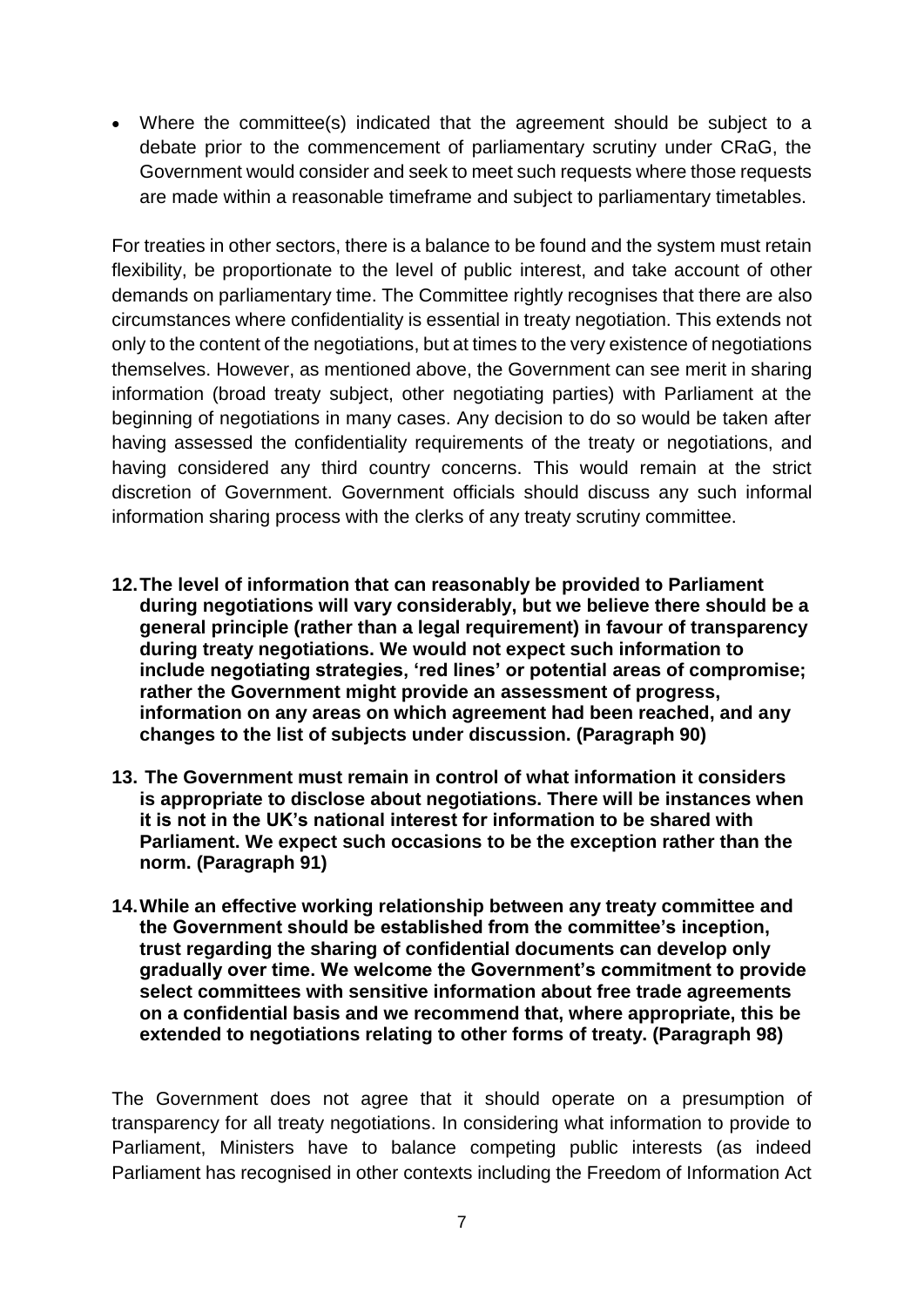2000, which itself contains an exemption covering international relations (Section 27)). The consideration of whether and what type of information it will be in the public interest to release in the context of ongoing negotiations will involve weighing the need for transparency and openness against a range of other factors including the risk of undermining the UK's negotiating position, any prejudice to the UK's relationship with other States and any expectation of confidentiality on the part of those States. The approach to information sharing will inevitably depend on the nature and context of the treaty, and the expectations of other parties.

For trade agreements, the Government has already committed to the enhanced transparency and information sharing referred to above. Multilateral negotiations within the context of the UN may also allow for much greater transparency than bilateral negotiations.

If a third country's domestic procedures mean it will publish a draft treaty at an earlier stage, then the Government will also look to do similar to ensure that the UK Parliament is not receiving less information than the Parliaments of negotiating partners. Where ministers feel progress on a particular treaty negotiation requires an update to, or view from, Parliament, there are processes in place to enable that, without the need for a new scrutiny process specific to treaties.

Ultimately, however, the Government will need to take a view on the appropriate level of information that is provided. Negotiation inevitably involves fine judgements about the importance of particular issues to both sides, including what each side will be willing ultimately to concede. Disclosing the Government's approach, or indeed the response from the third country, during live negotiations may undermine the negotiator and the relationship with the other party, harming the wider national interest.

That is not to say there will be no scrutiny. Most significant treaties will be subject to ratification and therefore CRaG procedures. The fact that all treaties will be subject to public scrutiny will be at the forefront of any negotiator's mind. Where implementing legislation is required, without Parliament's approval of that legislation, the Government cannot ratify the treaty.

The Government is supportive of improving the information provision and engagement with Parliament at the commencement of negotiations, where it deems appropriate, and to support Parliament's role scrutinising concluded agreements under CRaG. Informal engagement with any scrutiny committee would ensure that Parliament is kept updated in broad terms of treaties under negotiation, when the Government judges that useful.

#### **15.A treaty committee must be able to secure a debate on treaties it deems**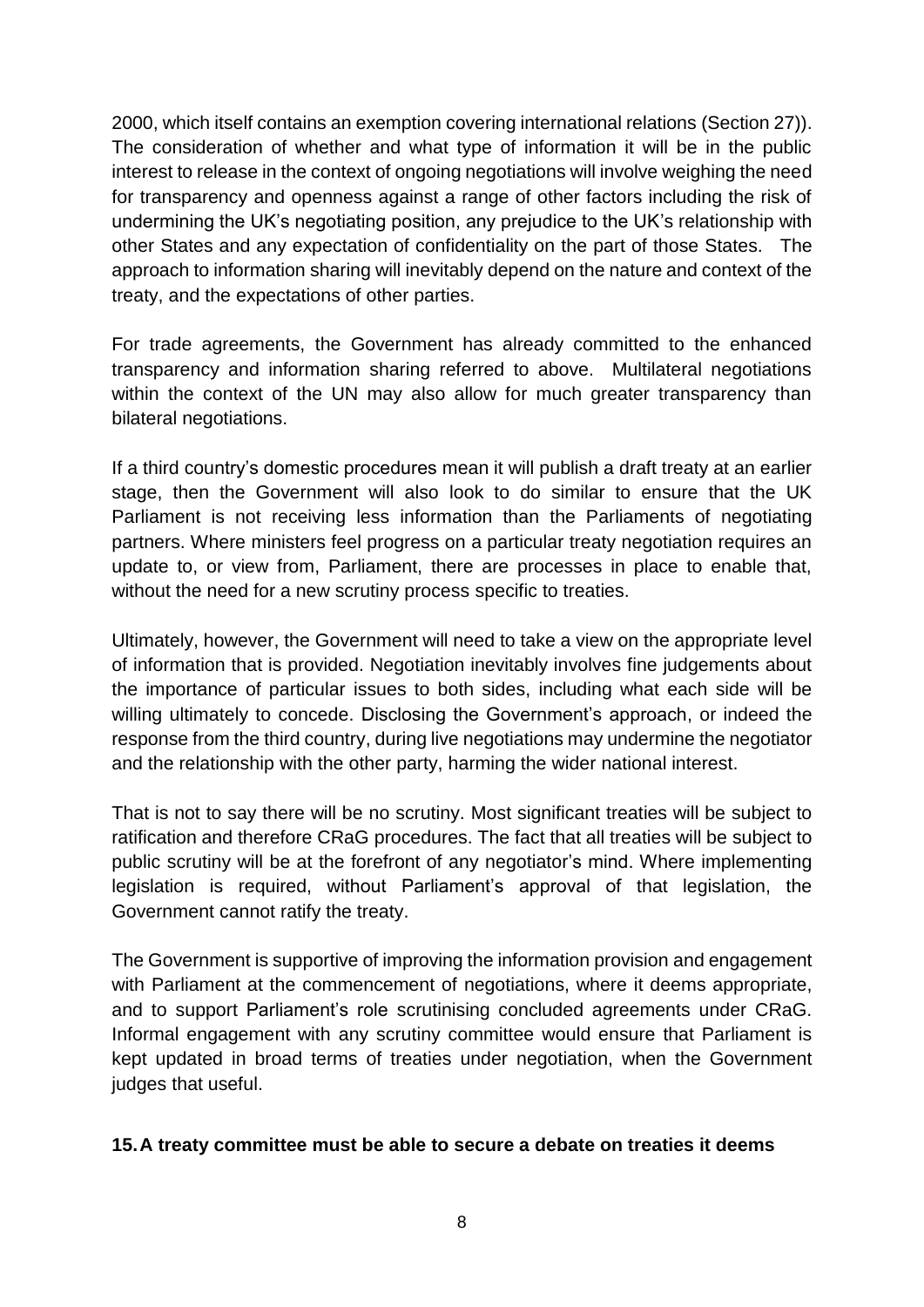**significant. We do not believe that many treaties each session would warrant a substantive debate and so the impact on parliamentary time would be limited. (Paragraph 103)**

**16.While the Constitutional Reform and Governance Act 2010 could be amended to provide for an affirmative resolution, we suggest altering the application of the procedures would be more straightforward. A treaty committee should be empowered to recommend a debate on a treaty and the Government should commit to providing time for it within the 21-day period. If there is opposition to the treaty, the debate would take place on a motion under section 20 of CRAG that the treaty should not be ratified. If the treaty is significant and worthy of debate, but faces no opposition, the debate could be on a neutral motion. (Paragraph 104)**

The Government welcomes the fact the Committee saw no need to amend CRaG and is committed to working with Parliament as it reviews scrutiny structures.

The mandate, operation and recommendations of any treaty scrutiny committee are clearly issues for Parliament itself. Requests for debates must be balanced against the reality that parliamentary time is at a premium. Finding time for the House of Commons to grant express approval for even a small percentage of treaties negotiated in one year would be challenging. Whilst the long-term impact of the UK's exit from the EU on the number of treaties is yet to be seen, it is undoubtedly the case that the amount of domestic legislation Parliament must scrutinise will increase as it assumes responsibility for legislating in areas where EU rules would previously have flowed through directly into domestic law, further increasing demands on Parliament's time.

Notwithstanding these constraints, where a scrutiny committee raises serious concerns with a treaty and recommends a debate within the processes allowed for by CRaG, the Government will endeavour to ensure parliamentary time is found to do so. The Government has already shown its willingness in this regard by allocating time for two recent debates on motions relating to transitioned trade agreements in the House of Lords. The proposed approach for future third country trade agreements is in the above response to recommendations 8-11.

- **20.We welcome the Government's commitment to provide the text of trade agreements to a committee prior to laying them before Parliament for the purposes of the Constitutional Reform and Governance Act 2010. We recommend that this process is followed for all types of treaty. (Paragraph 115)**
- **21.In addition, section 21 of the Constitutional Reform and Governance Act 2010 allows for the 21 sitting day period to be extended at the discretion of ministers. A treaty committee should not be constrained in its scrutiny by the 21 sitting day provision in the CRAG. We recommend that the Government commits to extending the treaty consideration period if**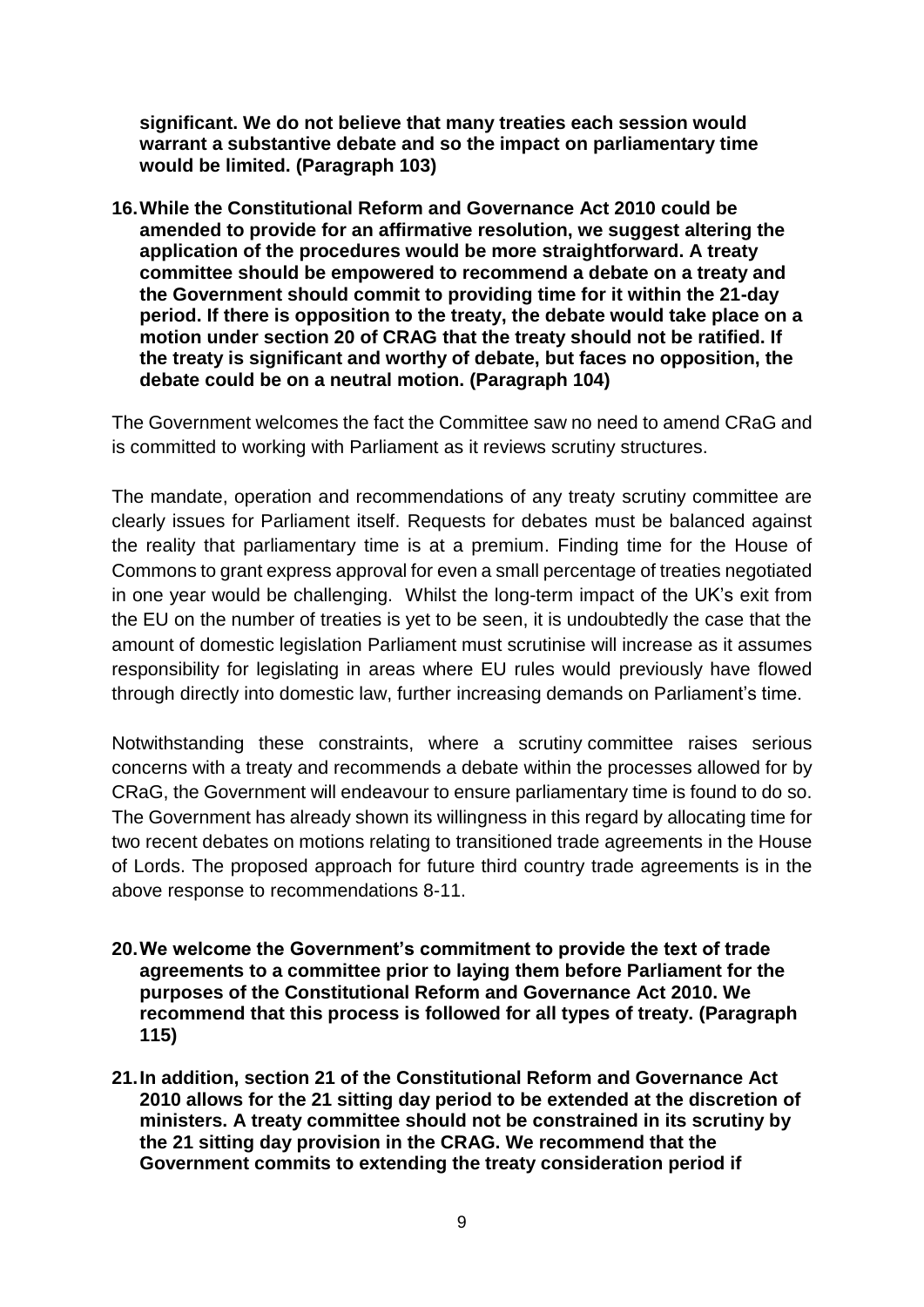### **requested by the proposed treaty committee to allow for the completion of scrutiny, unless there are exceptional reasons not to do so. (Paragraph 116)**

The Government has outlined its commitments in this area for future trade agreements in its recent command paper (see response to recommendation 11).

However, the Government is clear that formal parliamentary scrutiny of all other treaties should always take place within the CRaG framework. The Government believes that the 21 sitting day period is sufficient to allow a committee to scrutinise most modern non-trade related treaties. Bilateral treaties outside the trade sector are often smaller and less complex in nature. To impose a blanket requirement that all treaties are laid for consideration by a scrutiny committee before CRaG begins could introduce unnecessary delay, and potentially put at risk the timely ratification and implementation of the benefits of that treaty. The Government believes that increased provision of information at the commencement of negotiations, improved information in Explanatory Memoranda in support of formal scrutiny under CRaG and the ability to extend the 21 day period removes the need for the routine provision of full agreement text at the point of conclusion with the Third Party. However, the Government will consider on a case-by-case basis any request by a committee for early disclosure of signed treaty text to aid a committee in its work, for a short period before formal laying under CRaG, solely to help that committee in managing its scrutiny workload.

As the Committee notes, there is already provision within the CRaG framework for extensions to the 21 sitting day period to be made, by means of a minister laying a Written Ministerial Statement to that effect. The Government will consider any request from a scrutiny committee to extend the sitting day period where there are compelling reasons, and sufficient time, to do so.

- **22.The quality of explanatory memorandums accompanying treaties will need to improve to allow Parliament to conduct effective scrutiny. (Paragraph 122)**
- **23.The proposed treaty committee could set guidelines for the Government on the expected contents of explanatory memorandums and other materials such as impact assessments, similar to those developed for statutory instruments by the Secondary Legislation Scrutiny Committee. (Paragraph 123)**

In all cases, treaties laid before Parliament under CRaG must be accompanied by an Explanatory Memorandum. The Government is committed to ensuring the quality of Explanatory Memoranda is improved, including by working with clerks to the committees to ensure the information provided to Parliament is clear, and aids scrutiny of the accompanying treaty.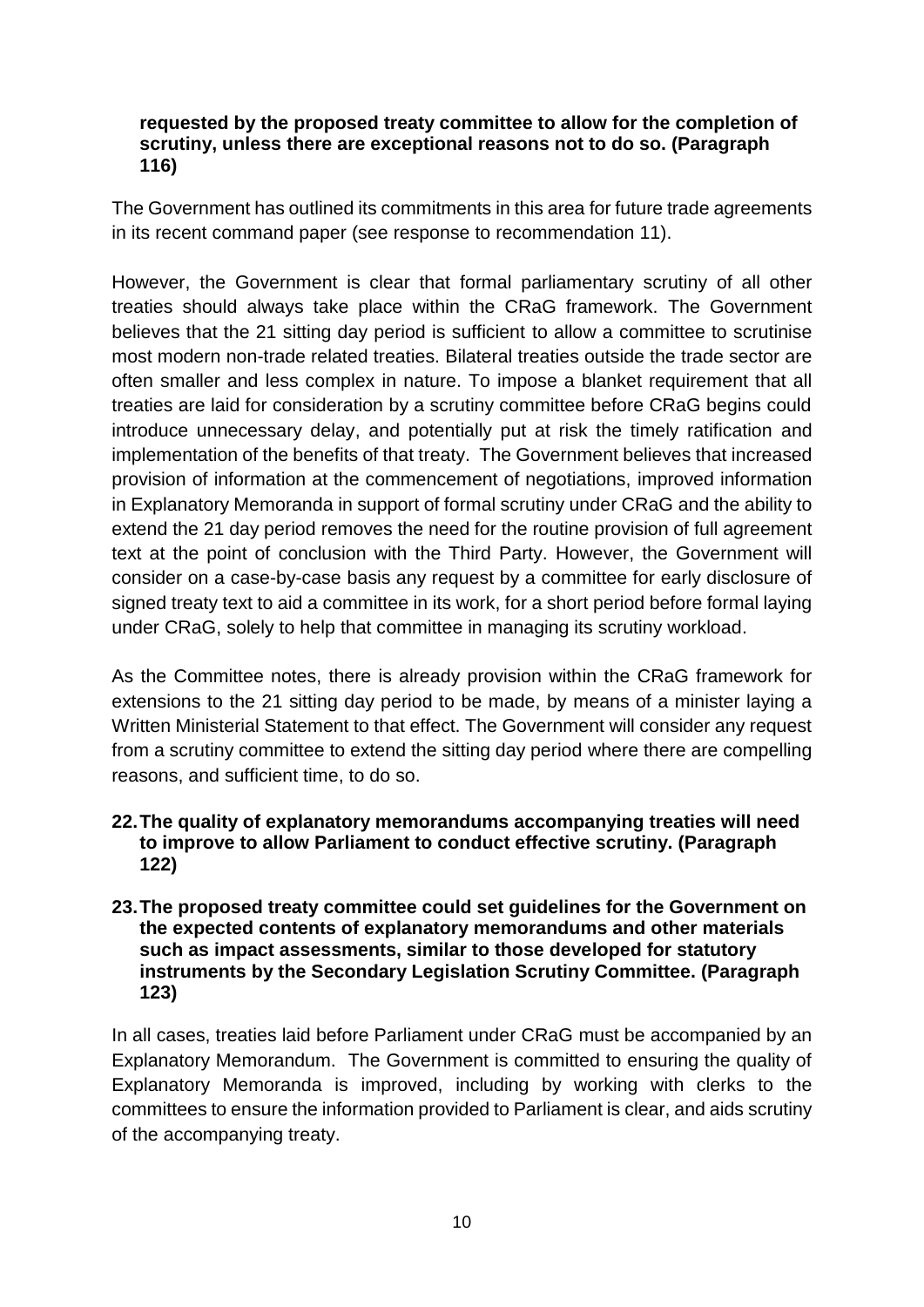Within the programme of replicating the EU's international agreements for the UK post EU exit, officials have introduced new quality control measures for Explanatory Memoranda laid with treaties – templates, clearance procedures etc. – to ensure that they are as clear and helpful as possible. Weekly meetings between Government officials and clerks to the Lords European Union Committee have aided this process. There is benefit in Government officials continuing to engage directly with the clerks of the committees, including any new scrutiny committee, as new international agreements are laid before Parliament under CRaG.

In response to the Joint Committee on Human Rights report on Human Rights Protections in International Agreements, the Government confirmed that it has already committed to set out in Explanatory Memoranda whether or not there are any 'significant human rights implications', and to update the template to include a standard heading directing departments to consider the human rights implications of the Treaty, for all Treaties. Here the lead department would set out the compatibility of the treaty provisions with the UK's international human rights obligations, noting that the terms of a treaty cannot amend domestic human rights protections contained in the Human Rights Act 1998. In the unlikely event that implementation would require any such legislative change this would be set out in the Explanatory Memorandum. Where the Department is of the view that there are no significant implications, this must also be stated.

However, there is not a one size fits all answer about how detailed an Explanatory Memorandum should be. It needs to provide enough detail to allow a committee to perform its work, without being so burdensome that it duplicates the treaty. The Government acknowledges that any remaining deficiencies should be remedied - the Government commits officials to engage with clerks from any scrutiny committee to discuss how to further improve Explanatory Memoranda. The Foreign and Commonwealth Office will also strengthen its role in offering guidance to, and ensuring adherence by, Departments to internal guidance and liaising with parliamentary committees to seek feedback on the quality of explanatory material.

#### **24.As part of its treaty-making after the UK leaves the European Union, the UK Government must engage effectively with the devolved institutions on treaties that involve areas of devolved competence. (Paragraph 140)**

The UK Government remains committed to working closely with the devolved administrations and legislatures as the UK exits the EU.

Notwithstanding the United Kingdom Government's overall responsibility for concluding treaties and other international agreements, and ensuring compliance with the United Kingdom's international obligations, the UK Government is resolute on the principles of good communication, consultation and cooperation with the devolved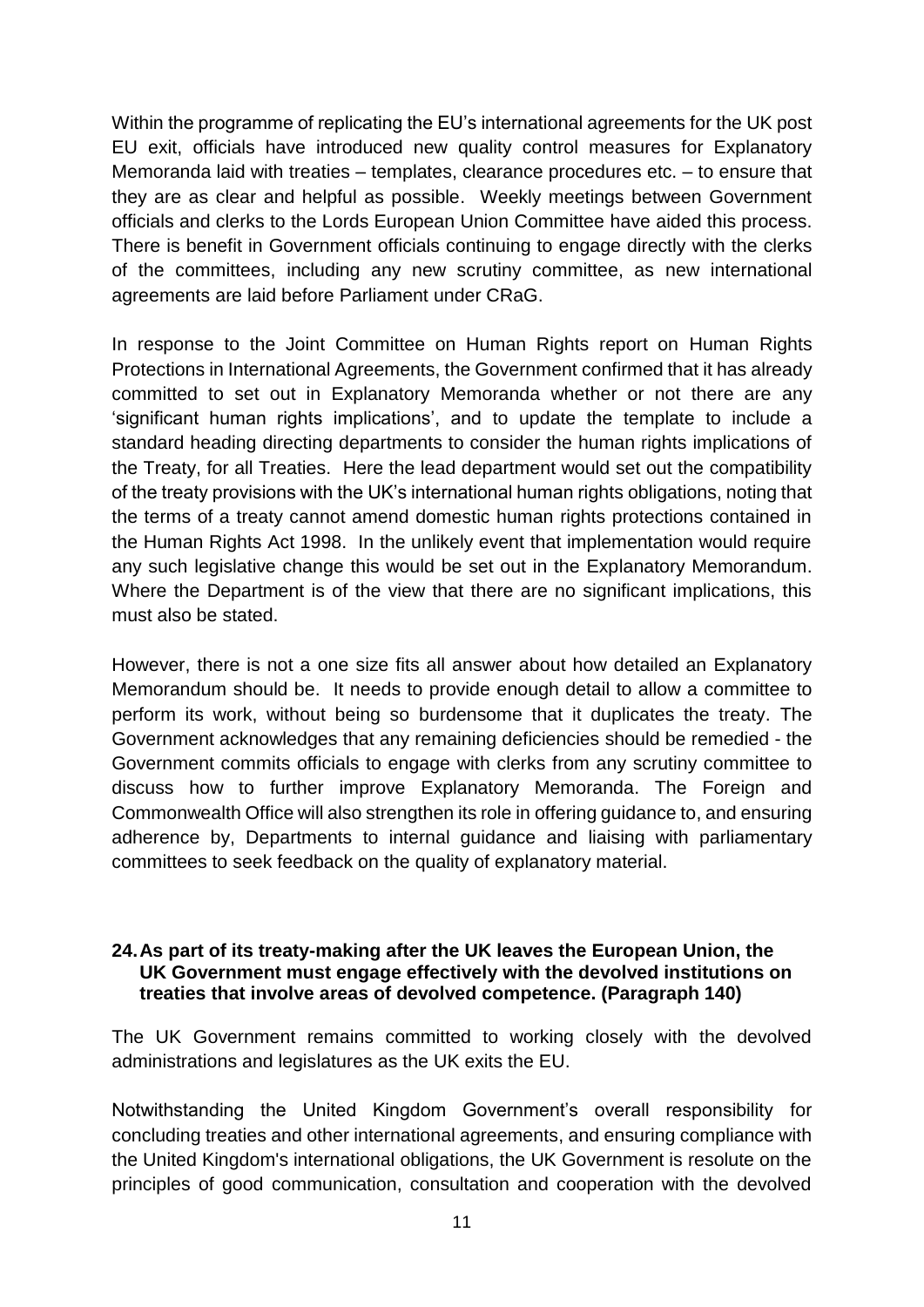administrations as set out in the Memorandum of Understanding (MoU) and supplementary agreements between the UK Government and the devolved administrations agreed in 2013. The Government will continue to involve the devolved administrations in the formulation of the UK's position for international negotiations where these involve devolved matters (including non-devolved matters which impact devolved areas).

In line with these principles, the Government has committed to, and continues to work closely with, the devolved administrations to deliver a future trade policy that works for the whole of the UK. There has been consistent engagement with the devolved administrations on future trade policy at all levels. The Secretary of State for International Trade has recently visited Cardiff and Glasgow and had positive meetings with the Ministers for Trade in both the Welsh and Scottish Governments. Minister Hollingbery also speaks regularly with his counterparts and has given evidence to committees in the Scottish Parliament and National Assembly for Wales.

This ministerial engagement on trade policy is supported at official level by a programme of senior official engagement and trade policy roundtables with the devolved administrations to ensure they can inform the development of trade policy, particularly where that interacts with areas of devolved competence. The Department for International Trade organises a 6-weekly Senior Officials Group meeting with the devolved administrations that rotates around the four nations of the UK.

Department for International Trade officials have offered briefings on the continuity trade agreements on request and where appropriate. DIT now share draft texts of continuity trade agreements with the devolved administrations as soon as the texts are stable, as recommended by the House of Lords European Union Committee as part of its scrutiny of EU exit related agreements. DIT also share with the devolved administrations draft Parliamentary Reports and Explanatory Memoranda of continuity trade agreements ahead of their publication.

**25. The UK Government will need to consult the devolved governments about their interests when opening negotiations, not just to respect the competences of those governments but also in acknowledgement of the important role devolved administrations may play in the implementation of new international obligations. It is also likely that other countries participating in negotiations will seek to ensure that any new treaty will be implemented fully throughout the UK. The same logic applies to representatives from the devolved governments forming part of the UK Government's team in relevant negotiations. (Paragraph 141)**

In accordance with the Intergovernmental Relations MoU, the FCO, or as appropriate another lead UK Department, will continue to consult the devolved administrations about the formulation of the UK's position for international negotiations where these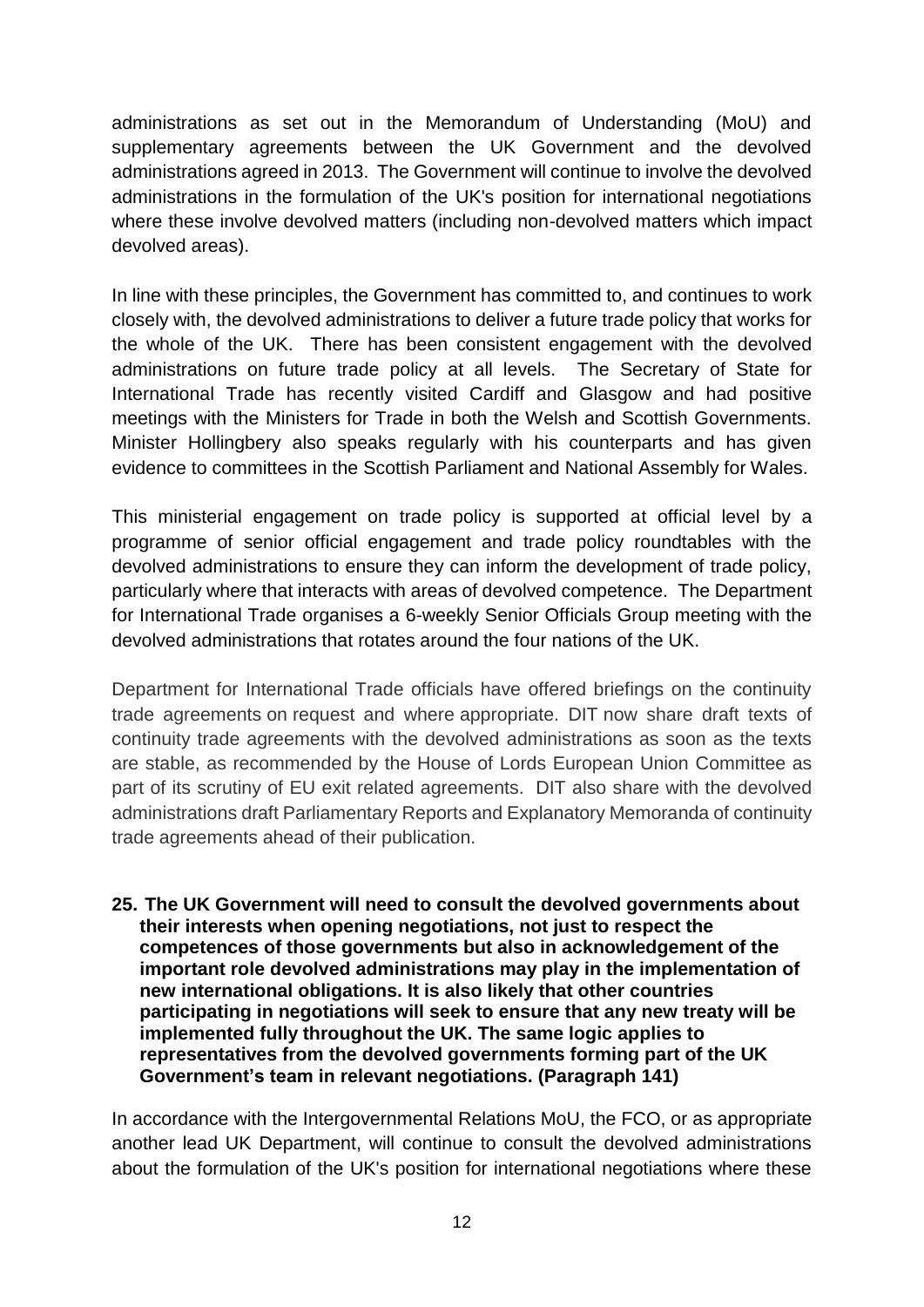touch on devolved matters (including non-devolved matters which impact upon devolved areas). The Government will continue to share papers, including relevant interdepartmental correspondence, and invite the DAs to meetings on subjects in which they have a devolved policy interest. The Government remains committed to timely consultation where possible.

Specifically on future trade policy, the Government agrees with the Committee that the devolved administrations must have a real and meaningful role in the development of UK trade policy and that is why a new Ministerial Forum for international trade (referenced by the Committee in paragraph 28) is being established.

These new structures will ensure there is meaningful engagement with the devolved administrations at all stages of a negotiation, including prior to developing the mandate and finalising the agreement.

- **26.Inter-governmental relations have been under stress in recent years. This reflects in part the different political composition of the governments in Westminster, Edinburgh and Cardiff, and the significant additional strain of Brexit. As we have observed in our legislative scrutiny, this has manifested itself in a number of ways including disputes over legislative consent. (Paragraph 149)**
- **27. It is disappointing that the recommendations of our previous reports to address the shortcomings of inter-governmental relations have not been acted on. While some tension is inevitable where competences overlap, particularly in the politically-charged context of Brexit, if problems with the inter-governmental machinery had been addressed at an earlier stage, some of them might have been ameliorated. (Paragraph 150)**
- **28. We welcome the review of the Memorandum of Understanding on intergovernmental relations and the operation of Joint Ministerial Committee structures. It is essential that agreement can be reached on its future operation, including its dispute resolution mechanism, in order to strengthen working relationships and provide a basis for cross-government working, including the negotiation and implementation of treaties. To this end, we also welcome the announcement of a new Ministerial Forum for international trade. (Paragraph 151)**

The UK Government shares the Committee's desire to ensure intergovernmental structures, including a dispute resolution mechanism, continue to work effectively. The Minister for the Constitution, Chloe Smith MP, highlighted in her oral evidence of March 2018 to the Committee, that there had been significant improvements to the Joint Ministerial Committee apparatus and that the Government would continue to consider constitutional matters at every level. Officials are working together to ensure that the existing dispute resolution mechanism can be adapted to manage the range of differences and unique circumstances that may arise as the UK leaves the EU,